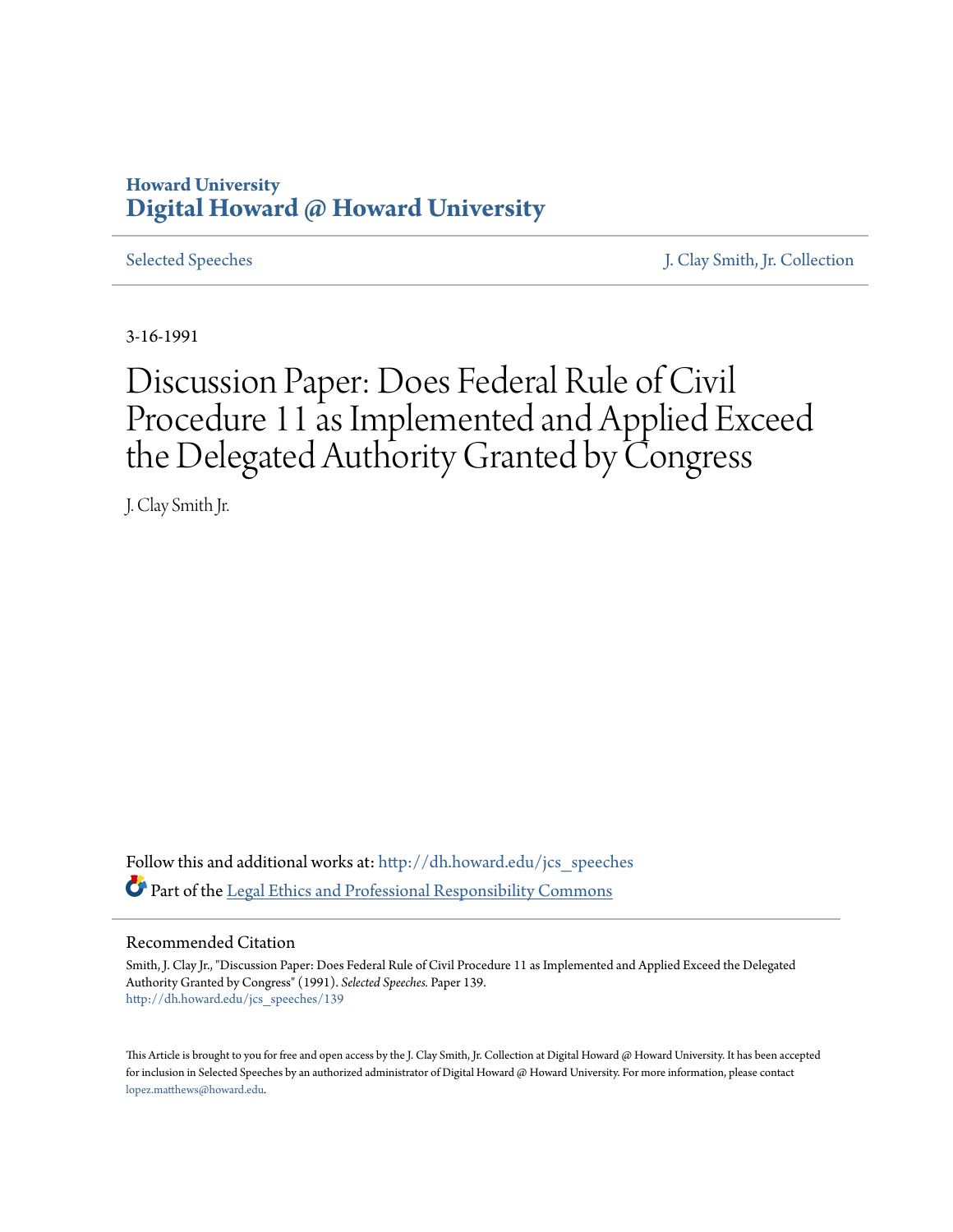### Discussion Paper

÷,

*16L* 

DOES FEDERAL RULE OF CIVIL PROCEDURE 11 AS IMPLEMENTED AND APPLIED EXCEED THE DELEGATED AUTHORITY GRANTED BY CONGRESS?

J. CLAY SMITH, JR."

Judicial philosophy may govern a decision to sanction a lawyer, the type of sanction or the amount of the sanction. such discretion may have built-in bias and in some cases, a predisposition based upon prejudice. See ABA Judicial Canon 3. Now if a judge does not recuse himself or herself from a matter because of bias or prejudice, or if a judge does not recognize a predisposition as bias or prejudice, real mischief can be visited upon a civil rights lawyer, or any lawyer in a Rule 11 determination.

In the March issue of the American Bar'Association Journal, Judge Myron H. Bright, a judge on the Ninth Circuit Court of Appeals, has written an article entitled, "Getting There: Do Philosophy and Oral Argument Influence Decisions," ABAJ 68 (March, 1991). The article does not deal with Rule 11 per se, but it is instructive because, as a result of a survey that he took from several judges on the outcome of a civil rights case, the range of

Professor of Law, Howard University School of Law. This is a discussion paper delivered at Georgetown University Law Center, on March 16, 1991, during a symposium sponsored by The Georgetown Journal of Legal Ethics on Contemporary Issues In Legal Ethics. The panel discussion was on "The Use And Abuse of Federal Rule 11." The panel discussion was on "The Use And Abuse of Federal Rule II."<br>It was moderated by Professor Laura W.S. Mackin (Georgetown). Other participants included Professor Paul Carrington, (Duke), and Gregory P. Joseph (Fried, Frank, Harris, Shriver & Jacobson).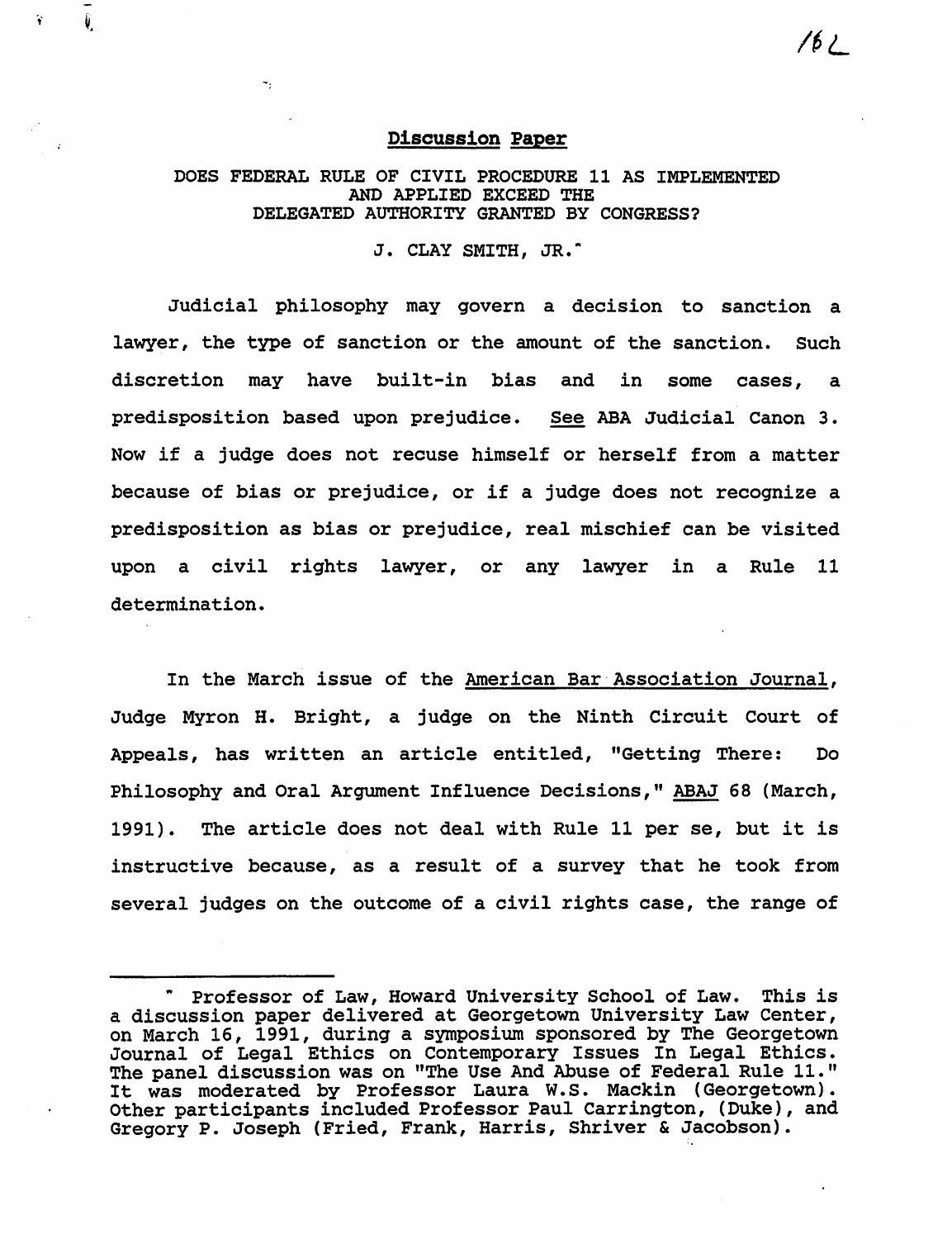disagreement on how the case should have been resolved "was astonishing." I believe that if a survey were taken of 100 judges on civil rights cases where dollar and other Rule 11 sanctions have been applied, the extent of disagreement would be astonishing, also. I believe the survey would show much disagreement on the appropriate sanction, if any, in these civil rights cases, as Judge Bright found.

Many unspoken variables are naturally operative at the time of judgment under Rule 11. First of all the rule itself may be viewed as a prosecutorial as opposed to a remedial rule. How a judge views the rule will certainly be influenced by his or her judicial philosophy. A judicial philosophy of a judge to sanction ·may be influenced by the quality of the briefs, the skill of the lawyer to persuade, the status of the party, the status of the lawyers, the nature of the claim, the level of knowledge possessed by the judge, and many other variables. I think Judge Bright's survey on the outcome of a non-Rule 11 civil rights case is a red light to why more than the reasonable inquiry standard should govern, and why no less than a heightened scrutiny test should be applied as the standard for judicial review of civil rights-type cases under a Rule 11 sanction. As Judge Bright said, and it is a statement that merits more study, "judicial philosophy or viewpoint can make a difference in the result, even in a fact-oriented case." <u>Id.</u> at 71; <u>see also</u>, Do Judges Make a Difference, <u>ABAJ</u> 72<br>(March, 1991).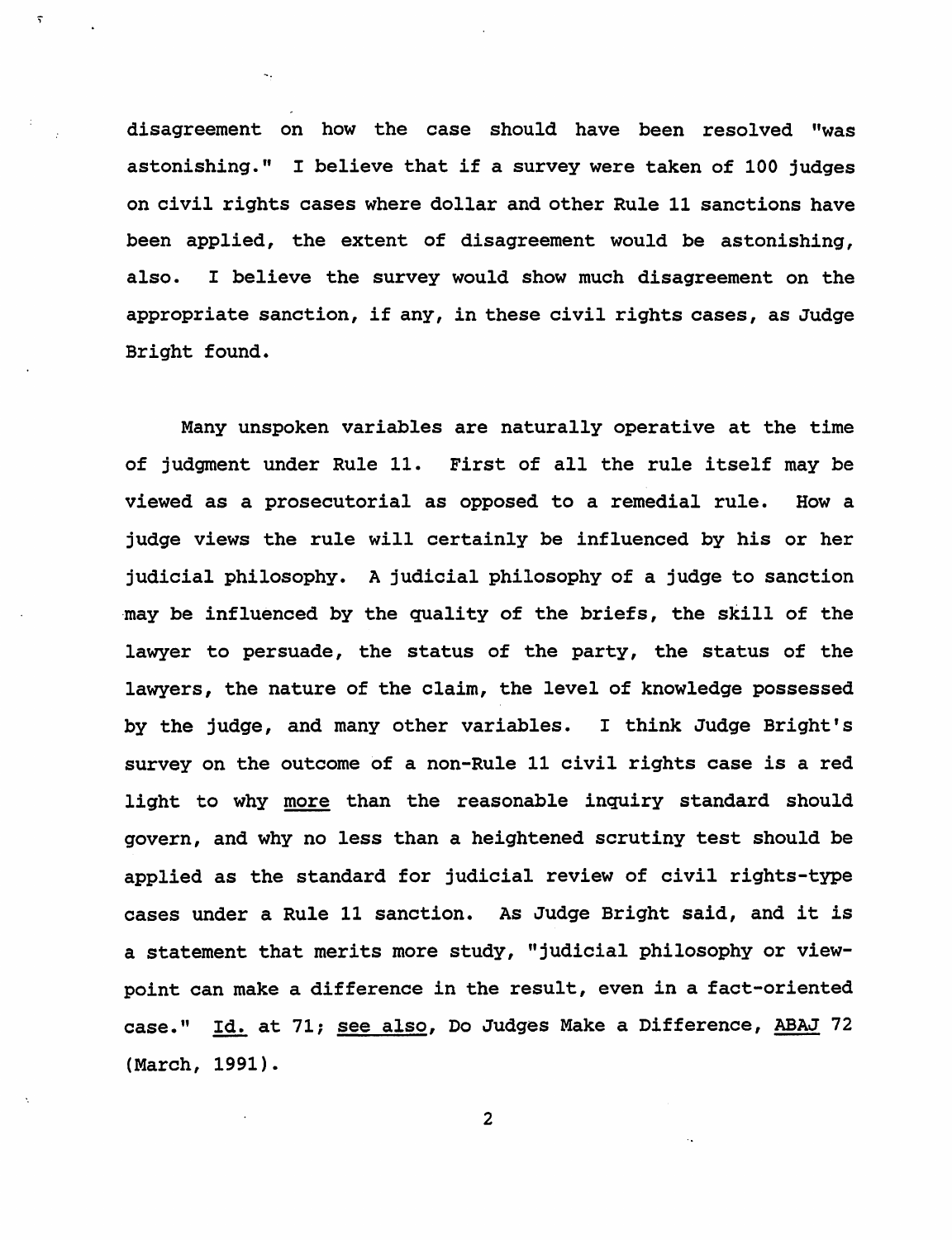Perhaps it is a litigative metaphysical accident that a number of sanctions under Rule 11 have been adjudged against lawyers bringing civil rights claims. Maybe civil rights lawyers are inextricably caught in the middle of a debate among judges on whose judicial philosophy should be codified. Maybe federal judges simply are feeling the pinch of additional case loads resulting from the drug cases, and the asbestos litigation. See Labaton, Judges Struggle To Control A Caseload *Crises,* N. Y. Times, March 10, 1991, at E4, col. 5. Maybe we are just in an era where legitimate passive virtues, which influence judicial restraint, are now understood by some to mean something else: close the gates of access to the courts in civil rights matters. Is the threat of Rule 11 sanctions such a gate? I am making no charges against the judiciary, but there are a number of judges and scholars who are.

Critics of Rule 11 are in the ABA's Section of Litigation, who have voiced opposition against the rule because "empirical data supports [the] contention "that sanctions have been most heavily levied against civil rights plaintiffs." Staib, Critics Assail Rule 11, 16 Litigation 1, 6 (Feb., 1991).

Let me redirect my presentation to an inquiry at this symposium on Contemporary Issues In Legal Ethics: Are federal courts authorized by law to adopt the American Bar Association's Canons of Professional Responsibility as a codified standard for determining a Rule 11 violation?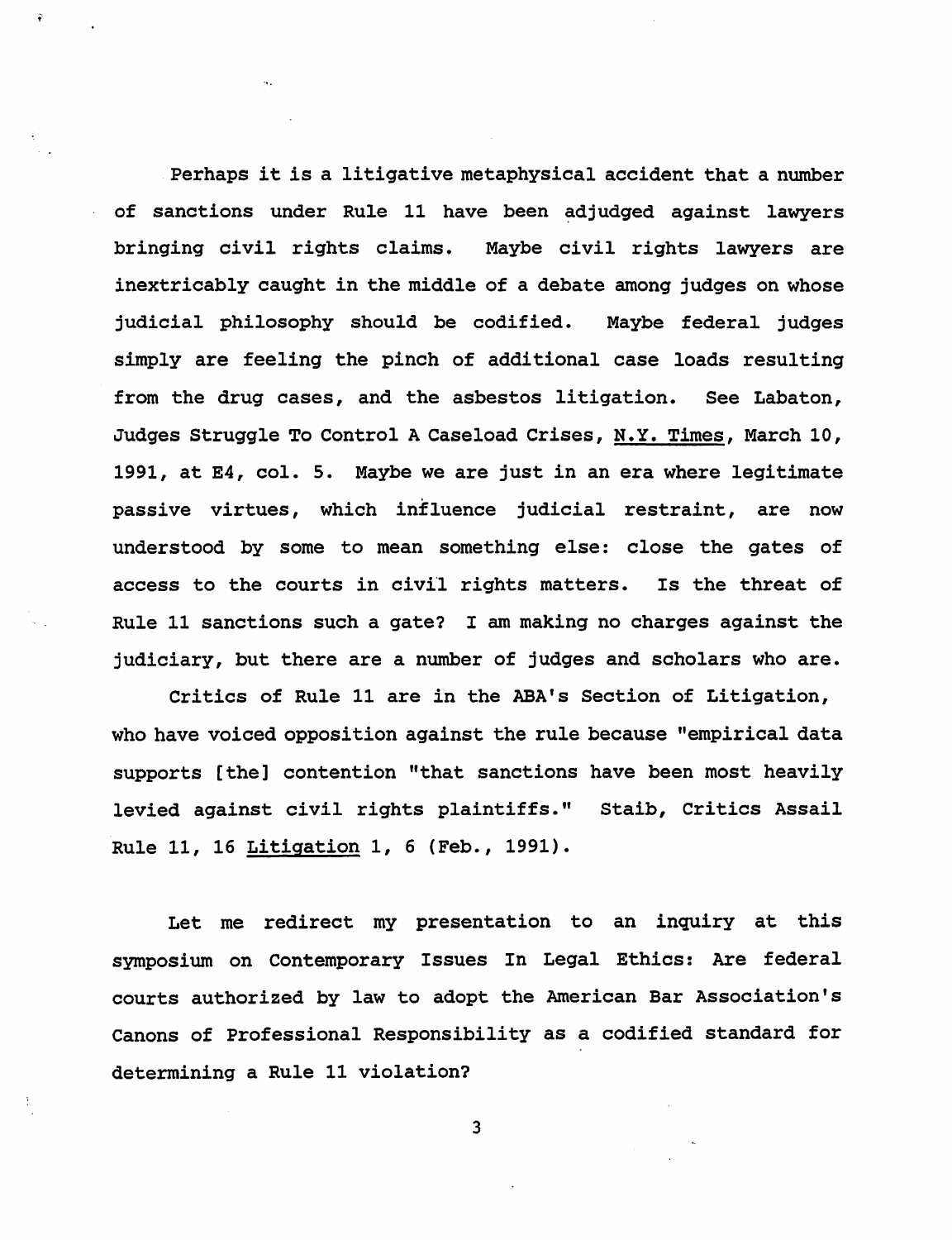Rule 83,. FRCP authorizes each district court to make rules governing its practice not inconsistent with the Federal Rules of Civil Procedure, but like the Federal Rules, local rules of district courts must deal only with practice and must not affect substantive rights. See e.g., Sanders v. Russell, 401 F. 2d 241 (5th Cir. 1968) (Local rules prescribing the qualifications and the member of appearances of out-of-state attorneys was held invalid where, in contravention of congressional intent, its effect would be to preclude such attorneys from appearing in cases under the Civil Rights Act).

According to Professor Moore's Treatise on Federal Practice, !' 83. 03 , "A local rule may ••• impose sanctions for noncompliance with the local rules," presumably in instances that do not affect substantive rights. Where, in the Federal Rules of Civil Procedure has Congress authorized Federal Courts to adopt and to apply the substantive provisions of the ABA's Code of Professional Responsibility in the enforcement of Rule 11 sanctions?

It *is* my understanding, based on the "Historical Note" preceding the FRCP, that the rules and subsequent amendments do not take effect until the United States Supreme Court has first reported them to the Congress through the Attorney General, even<br>though Congress pursuant to Title 28 U.S.C. 2072(a) has delegated to the Courts of the United States the power to adopt rules of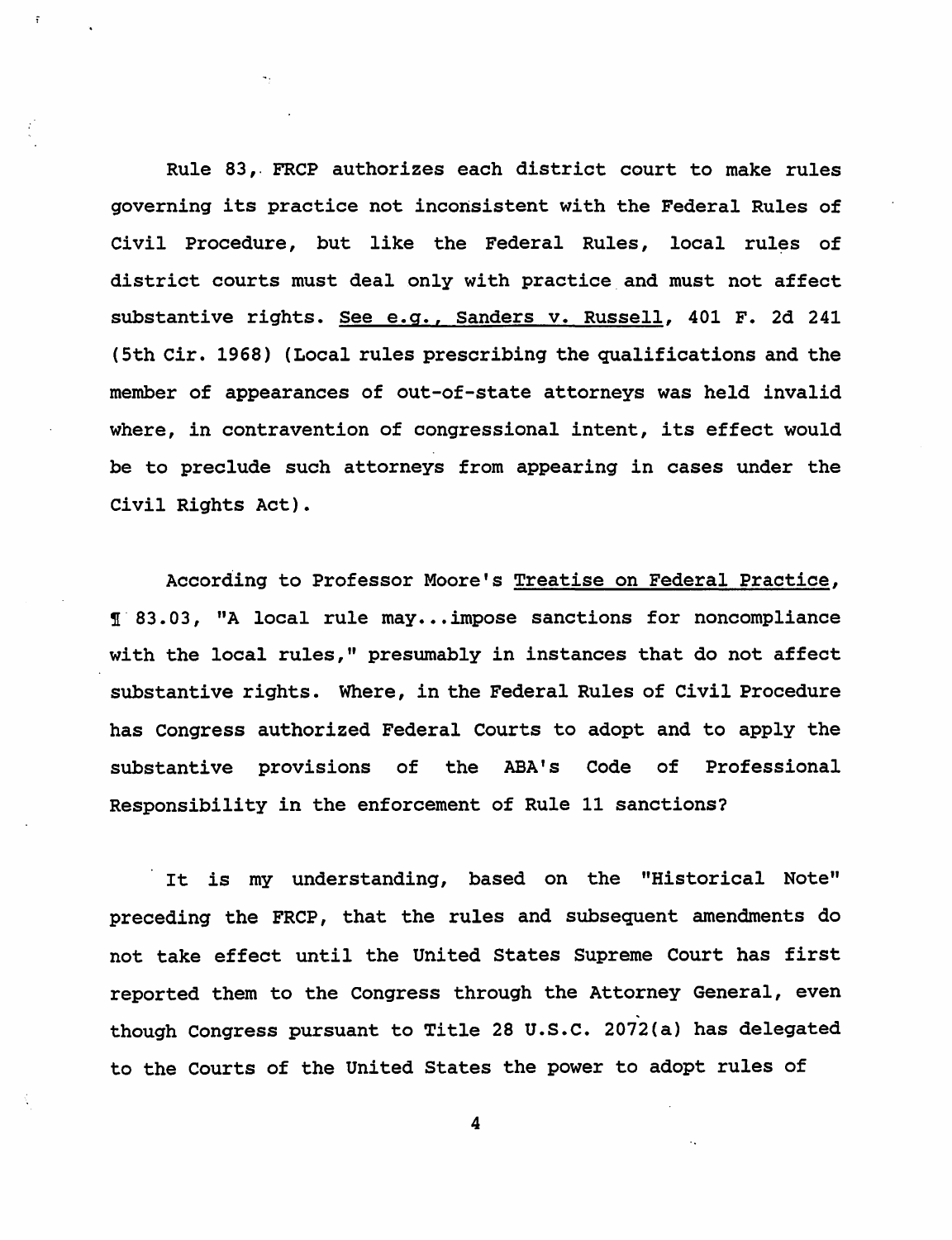practice and procedure.

A respectable number of Rule 11 FRCP supporters assert that Rule 11 is based on the court's inherent power to discipline lawyers for unprofessional conduct and they point to the ethical standards of the ABA Canons of Professional Responsibility as the standard to discipline lawyers. In fact, the sanctions under Rule 11 appear solely related to the ABA Model Code of Professional Responsibility. What evidence is available to support this claim? A few examples make the point.

Local Rule No. 3 of the United States District court of Montana states, "The Standards of professional conduct of attorneys ••• shall include the American Bar Associations Canons of Professional Ethics." Under the Montana District Court Rule "an attorney may be subjected to appropriate disciplinary action by the Court [f]or a willful violation of these Canons."

Local Rule 706 of the United States District Court for the District of Columbia does not specifically mention the ABA Code of Professional Responsibility. Rather, it recognizes "Violations of The Code of Professional Responsibility (as adopted by the District of Columbia Court of Appeals except as otherwise provided by specific Rule of this Court)."

Rule 5 of the United States District Court (Southern District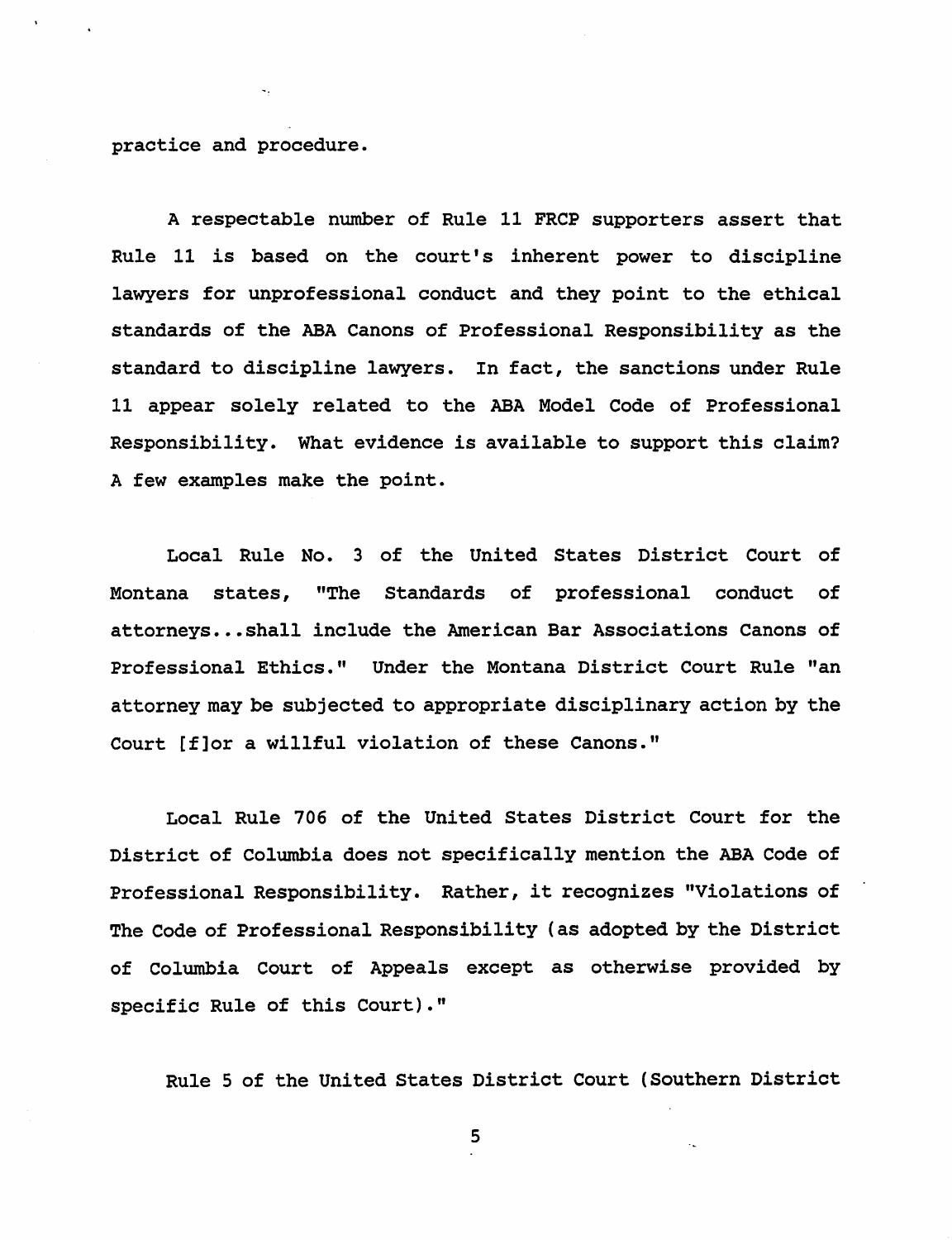of California) states, "The standards of professional conduct of the members of the bar of this court shall include the current canons of professional ethics of the American Bar Association...."

Several other district courts have adopted, by local rule, the ABA Code of Professional Responsibility to discipline lawyers, and are issuing sanctions under powers granted by Rule 11, citing the ABA's Disciplinary Rules as the basis of their decision. See, e.g., J. Clay Smith, Jr., Federal Class Actions And Complex Litigation: Ethical Concerns 11, 15-17 (S.J.D. Diss., Geo. Wash. Nat'l Law Center, 1977) (local rules adopting ABA Canons of Responsibility prior to adoption of Rule 11). See also, Golden Eagle Distributing Corporation v. Burroughs Corp., 103 F.R.D. 124, 127-128 (N.D. Cal. 1984), revd 801 F. 2d 1531, 1539 (9th Cir. 1986). While the district court's decision in Golden Eagle was reversed, with the Ninth Circuit concluding that "Amended Rule 11 of the Federal Rules of Civil Procedure does not impose upon district courts the burden of evaluating ethical standards the accuracy of all lawyers arguments," the court specifically left undecided "the proper role of the courts in enforcing the ethical obligations of lawyers." Id. at 1542, 1539.<sup>2</sup>

<sup>2</sup>Hence the Ninth Circuit left Local Rule 110-3, of the Northern District of California *in* place. The Local Rule, inter alia, incorporates by reference the Rules of Professional Conduct<br>of the State Bar of California. Local Rule 110-3 is another of the State Bar of California. variation of multiple Local Rules adopting or incorporating substantive ethical provisions as disciplinary devices in their Rules. Compare with United States v. Vague, 697 F.2d 805, 807 (7th Cir. 1983) ('" The judicial power *is* limited to deciding controversies...that is its function under the Constitution....,'"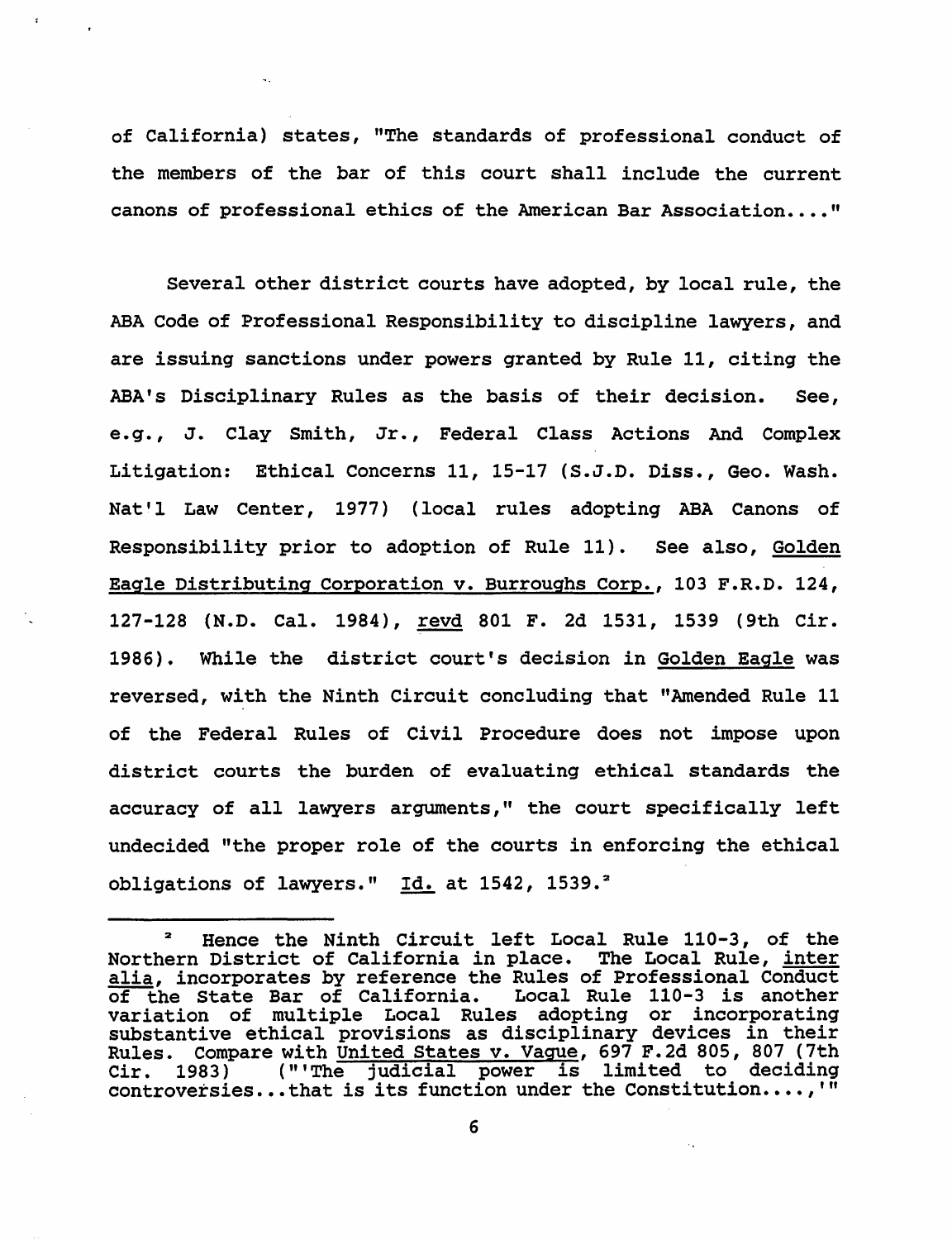The codification of the ABA's Model Code of Professional Responsibility as demonstrated by several Local Rules of district courts and the use of the Disciplinary Rules as grounds to levy sanctions under Rule 11, and the bases of such Disciplinary Rules as justifications for Rule 11, may viblate the delegation doctrine announced in Sibbach v. Wilson, 312 U.S. 1 (1940). Sibbach announced that in 1934, when Congress empowered the Supreme court of the United States "to prescribe, by general rules [of] practice," that such rules "shall neither abridge, enlarge, nor modify... substantive rights...." Id. at 7. (The same prohibition appears in 28 U.S.C. 2072(b)).

The question for debate *is* whether the ABA Code of Professional Responsibility as applied to Rule 11 sanctions violates the delegation doctrine because they affect substantive rights? It *is* arguable that these rules are substantive because they expose lawyers, and now, perhaps, indirectly a represented party, to substantive liabilities derived from the codified provisions of the ABA's. Standards of Professional Responsibility, traditionally a function of state Law. See Business Guides, Inc. v. Chromatic Communications Enterprises, Inc., 59 L.W. 4144, Feb. 26, 1991. (The reach of Rule 11 sanctions extend to nonlawyer citizens and nonlawyer-noncitizen clients). The answer to my

quoting United States v. Cox, 342 F.2d 167, 171 (5th *Cir. 1965».*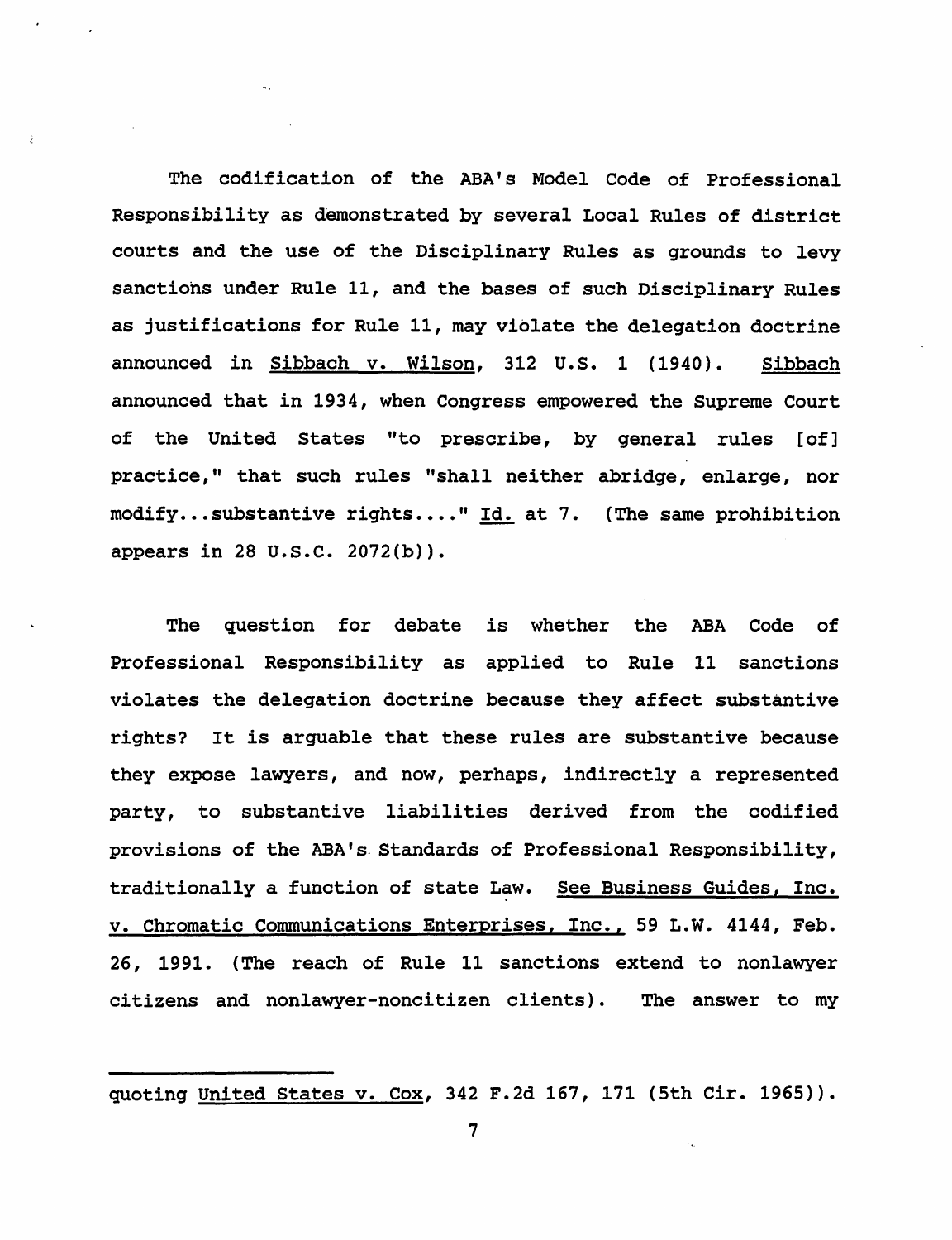question may be directly inferred from Hanna v. Plummer, 380 u.s. 380 u.s. 460, 475 (1965». There, Justice Harlan, concurring, stated, "To my mind the proper line of approach in determining whether to apply a state or a federal rule, whether 'substantive' or 'procedural', *is* to stay close to basic principles by *inquiring*  if the choice of rule would substantially affect those primary decisions respecting human conduct which our constitutional system leaves to state regulation." Id. at 475.

I think Rule 11-exceeds the notion of federalism by empowering courts to adopt substantive rules governing human conduct for which there are state sanctions of general applicability, fairly applied to all persons within the profession regulated.<sup>3</sup> A lawyer is admitted to the Supreme court of a state. It *is* the rules of the Supreme Court of state that should determine, or sanction the human conduct of a lawyer, upon notice by a federal court. This does not mean that a federal court cannot disbar a lawyer for failing to comply with a procedural rule, but the federal courts are not empowered to assess fines using substantive ABA Standards, or a substantive sanction provision hidden beneath procedural fog. Our

Nothing in this discussion should be construed as limiting the power of a federal court to decide independent claims (defenses) of discrimination against a local disciplinary bar body by civil rights lawyers, or political advocates, and the like, who by civil rights lawyers, or political advocates, and the like, who can demonstrate that state law, or its application, past or present can demonstrate that state iaw, or its apprication, past or present<br>as been intentionally bias or disparate in its judgments. Coyle, as been intentionally bias of disparate in its judgments. Coyle,<br>Is Court's Fee Power Inherent? Nat'l. L. J., Feb. 25, 1991, at 3, 27, col. 1. United states v. Carolene Products Co., 304 u.s. 144, 152, n.4 (1938).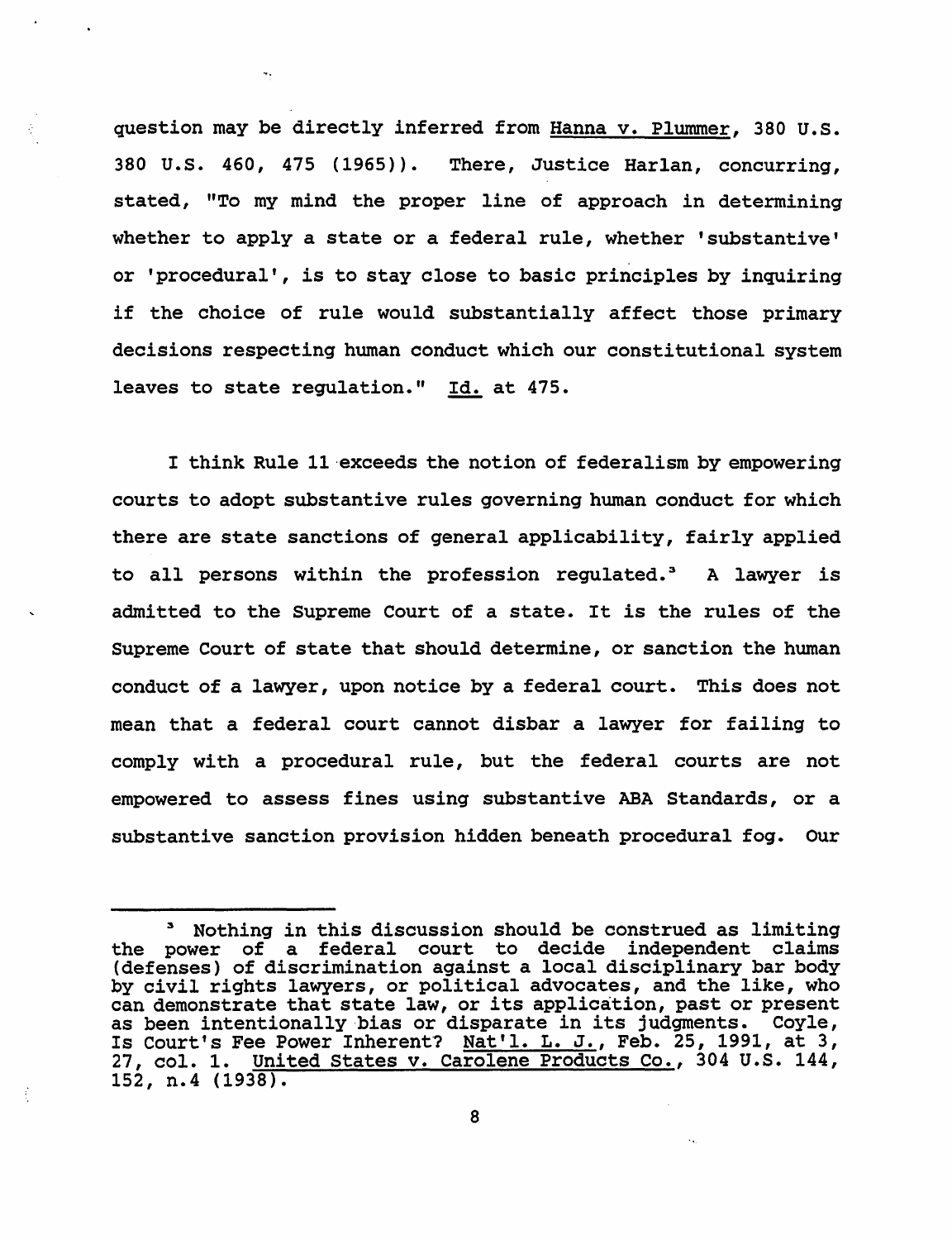constitutional system leaves such punishment to the appropriate disciplinary body of the state. Clearly, in the face of the Business Guides decision, judicial sanctions giving rise to disparate treatment as between a lawyer and a represented party(s) conceivably give rise to Due Process claims in law suits against judicial officers, an outcome, perhaps, not anticipated or foreseen by the Business Guides opinion.

 $\ddotsc$ 

I suspect that if the ABA Standards of Professional Responsibility are really substantive rules, touch substantive rights, or expose lawyers to substantive liabilities, derive from a substantive rule, then, it may be claimed that a major constitutional problem exists: Congress may not delegate to the courts the power to declare by rule the character of rights, duties or obligations, which if violated, are subject to fines under Rule 11 not in conformance with the Presentment Clause of the United States Constitution. I.N.S. v. Chada, 462 u.s. 919, 946, 952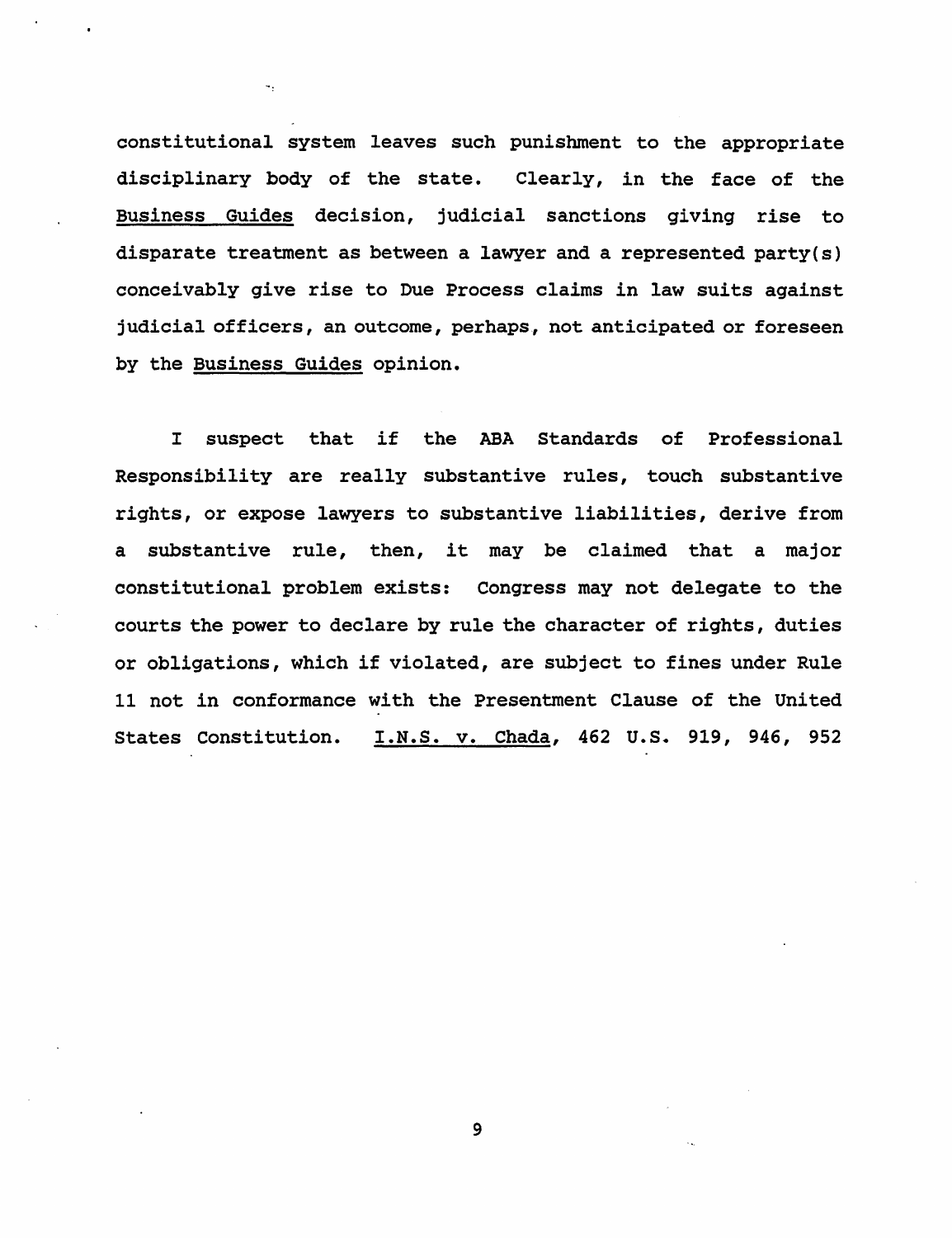$(1983)$ .<sup>4</sup>

The unlimited power of district court judges to sanction lawyers by fine under Rule 11, subject to less than heightened scrutiny<sup>s</sup> as a standard of judicial review, effects and alters the legal right, duties and relations of lawyers with their clients, their law firms, the local courts in their states and their insurance carriers. A heightened scrutiny standard of judicial review may not be a sufficient protection to save Rule 11 because a sanction amounting to a substantial fine, alone, could bankrupt a lawyer, drive him or her out of the profession, subject them to claims of malpractice by their clients, in addition to being exposed to public ridicule, all short of disbarment by a federal

At least one jurisdiction has stated that its Rules of Professional Conduct are "rules of reason. The rules presuppose a larger legal context shaping the lawyer's role. That context includes court rules and statutes relating to matters of licensure, laws defining specific obligations of lawyers and substantive and procedural law (emphasis added) in general. [T]he Rules presuppose that whether or not discipline should be imposed for a violation, and the severity of a sanction, depend on all the circumstances, such as willfulness and seriousness of the violation, extenuating factors and whether there have been previous violations." Rules of Professional Conduct and Related Comments, Scope, at 4 (Adopted by Order of the D.C. Court of Appeals, March 1, 1990). See also, Eye On Ethics, The Washington Lawyer 28, 33 (Nov./Dec. 1990) (Rule 9.1 imposes on bar members duties of nondiscrimination in imposes on bar members duties of nondiscrimination in employment).

J. Smith, Jr., E. Brown & L. Wilson, Rule 11 And Civil Rights Lawyers, Comments of National Bar Association In Response to the Call for Comments Issued by the Advisory Committee on the Civil Rules Judicial Conference of the United States, Nov. 1, 1990, at 2.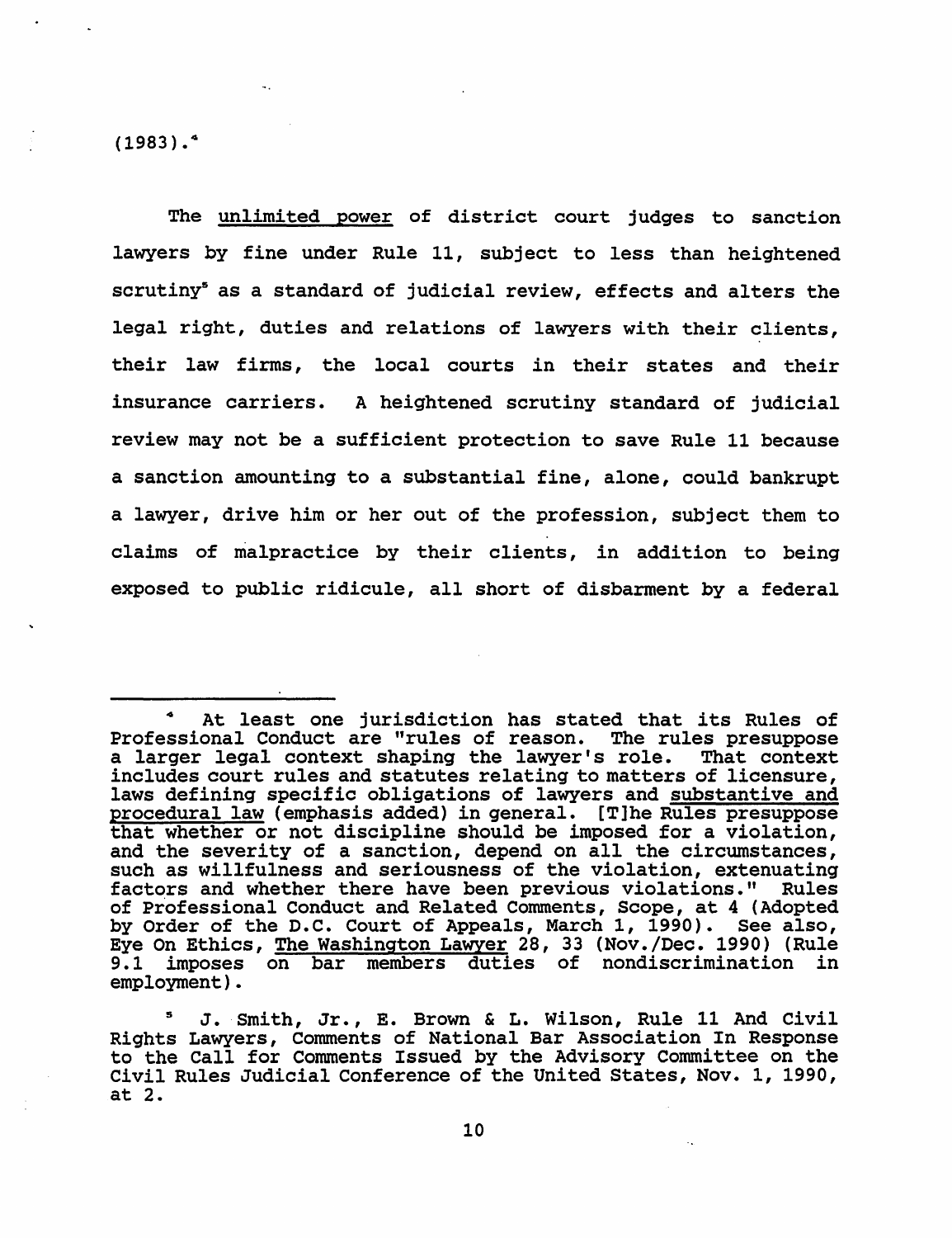judge.<sup>6</sup>

 $\frac{1}{\lambda}$  .

The reach of Rule 11 to all who sign pleadings, motions and other court papers makes law "that will bind the Nation." <sup>7</sup> Bowsher v. Synar, 478 u.s. 714., 737 (1986) (Justice Stevens, concurring). Money sanctions against lawyers, and their clients under Rule 11, for the reasons stated, affect substantive rights and may not be exercised consistent with the separation of powers doctrine as established in our Nation's instrument of rule. Ibid; See Hanna v. Plummer, 380 u.s. 460, 475 (1964) (J. Harlan, concurring).

In conclusion, I believe that Rule 11 of the Federal Rules of ·Civil Procedure *is* a substantive Rule, and as promulgated by the United States Supreme Court exceeds the delegation authority granted by Congress.

<sup>6</sup>Rule 11 *is* also said to "chill effect of vigorous representation of their clients." Hinerfeld, The Sanctions Explosion, <u>California Lawyer</u> 33 (Nov., 1987).

<sup>7</sup> This is apparent even more after the Business Guides decision.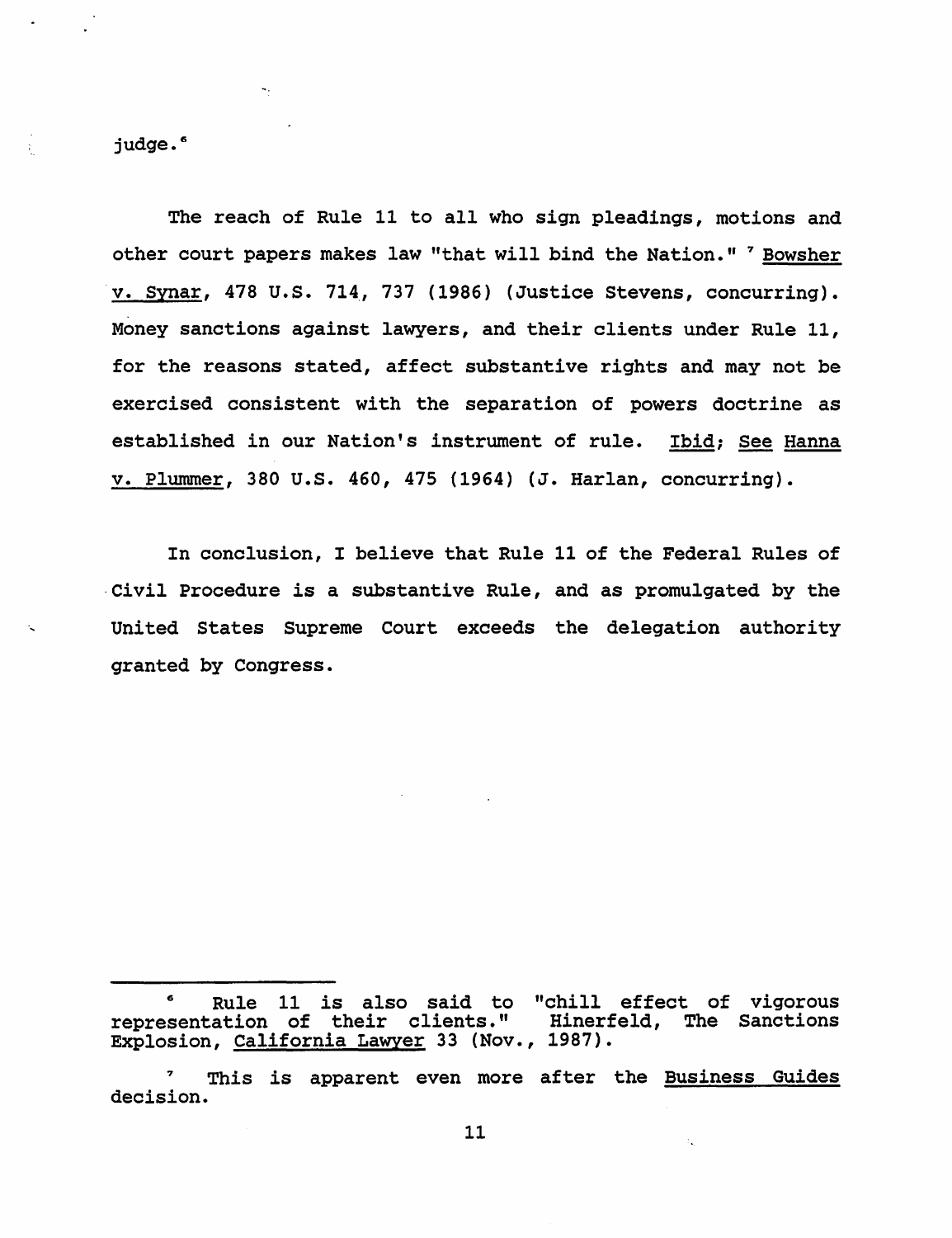LAW OFFICES

JENNER & BLOCK

A PARTNERSHIP INCLUDING PROFESSIONAL CORPORATIONS.

ONE IBM PLAZA CHICAGO, ILLINOIS 60611

> (312) 222-8350 (312) 527-0484 FAX

C. STEVEN TOMASHEFSKY

WASHINGTON OFFICE **21 DUPONT CIRCLE, N.W.** WASHINGTON, D.C. 20036  $(202) 223 - 4400$ (202) 223-6058 FAX

LAKE FOREST OFFICE ONE WESTMINSTER PLACE LAKE FOREST, IL 80045 (70.) a.s-oaoo (708) 295-7810 FAX

**MIAMI OFFICE** ONE SISCAYNE TOWER **MIAMI, FL 33131** (305) S30-3535 (3011) 1130-000. "AX

April 9, 1991

Professor J. Clay Smith, Jr. School of Law<br>Howard University 2900 Van Ness Street, N.W. Washington, D.C. 20008

Dear Professor smith:

Thanks very much for sending me a copy of your thought-provoking discussion paper on Rule 11. While I agree that a Rule 11 sanction certainly affects the sanctioned person's SUbstantive rights, it is possible to draw a line between that and affecting the parties' Substantive rights in the primary litigation. That is, if a substantive rights in the primary litigation. That is, if a plaintiff makes a contract claim, the Rule 11 sanction doesn't change the facts or the rules of decision governing resolution of the contract claim.

On the other hand, a sanction or the threat of a sanction may so distract or disable a party's attorney that the attorney cannot effectively represent his or her client. Particularly where a solo practitioner or small firm is required to pay the attorneys' fees accrued by a large firm, the fee-shifting may impose a cost amounting to commercial capital punishment.<sup> $J$ </sup> But despite the obvious impact on the

 $\ddotsc$ 

*<sup>Y</sup>*The flip side of this situation is also a problem. If a sanctioned large firm or wealthy client is made to pay the low fees incurred by a solo practitioner with a low billing rate, the amount of fees shifted may be too small to impose a sting having any deterrent effect. If Rule 11 is to be truly deterrent, it should take into account the sanctioned party's ability to pay, like the assessment of punitive damages. But as far as I am aware, no court has accepted this approach and<br>at least one appears to have rejected it. See Magnus Electronics, Inc. v. Masco Corp., 871 F.2d 626, 634 (7th Cir.), cert. denied, 110 S. ct. 237 (1989).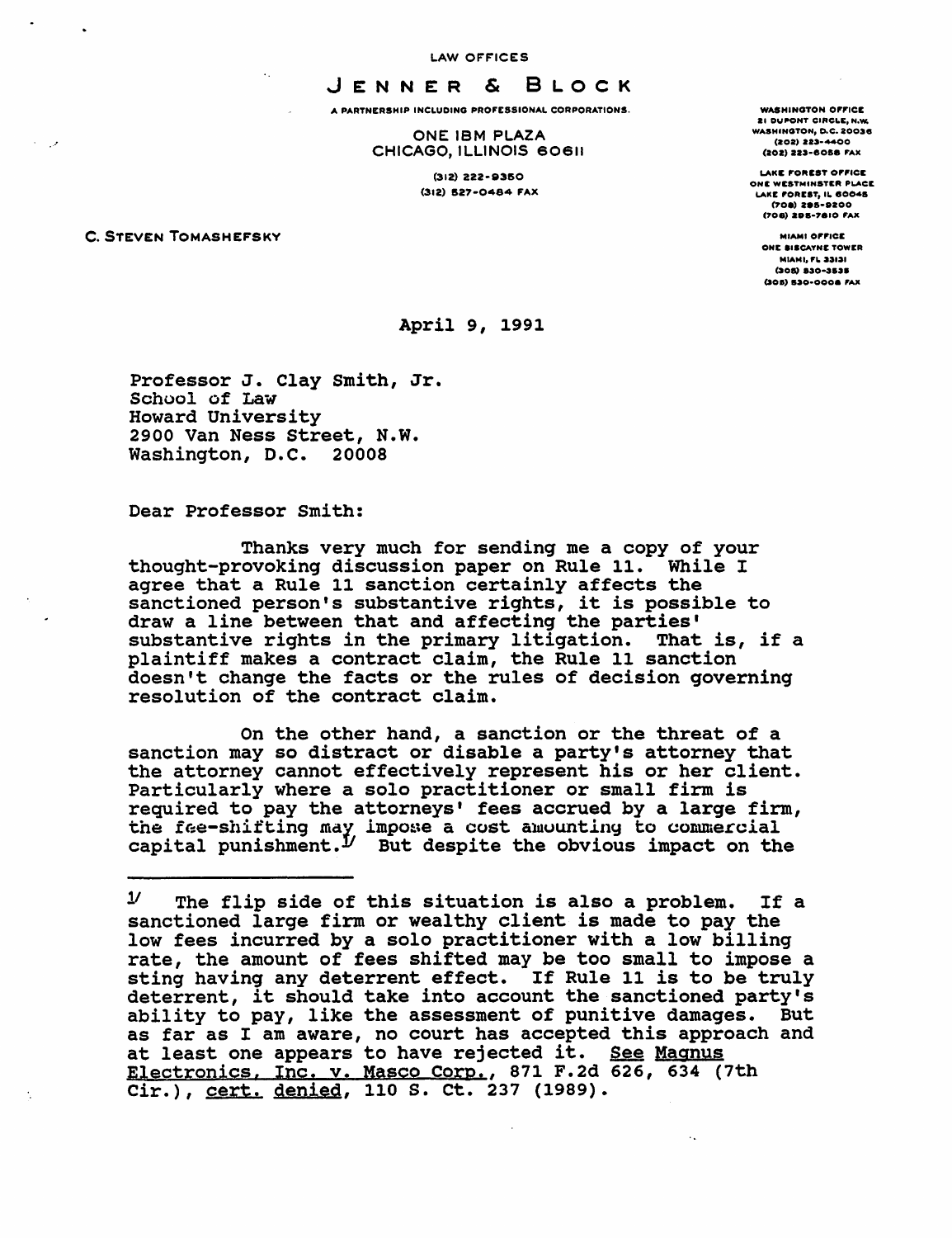Professor J. Clay Smith, Jr. April 9, 1991 Page  $-2-$ 

course of the litigation, the sanction again doesn't seem to change the rules of decision and, therefore, does not seem to me to violate the Rules Enabling Act.

A different Rules Enabling Act question was raised at the recent Rule 11 hearings before the Advisory committee on civil Rules. According to the Christiansburg Garment case, Congress has mandated a different standard for imposition of attorney-fee shifting as to civil rights plaintiffs and defendants. Rule 11 has never been construed to grant more leeway to civil rights plaintiffs.' Arguably an even-handed interpretation of Rule 11 in civil rights cases conflicts directly with Congress' controlling mandate.

In other words, 28 U.S.C. § 1988 enacts a substantive law of fee shifting applicable to civil rights cases. Rule 11 may violate that substantive law if it does not abide by the statutory balance. Judges who are hostile to civil rights plaintiffs may use Rule 11 as a gap filler to shift fees that couldn't be shifted under Christiansburg Garment or § 1988. This seems to me a misuse of Rule 11, despite the differences in scope between the rule and the statute.

Tnanks again for sharing your work with me. I will pass it along to the members of the Chicago Council of Lawyers Federal Courts Committee for their comment.

Very truly yours,

 $M_{\bullet}$ ;  $\Gamma$ *m, abolite.* 

C. steven Tomas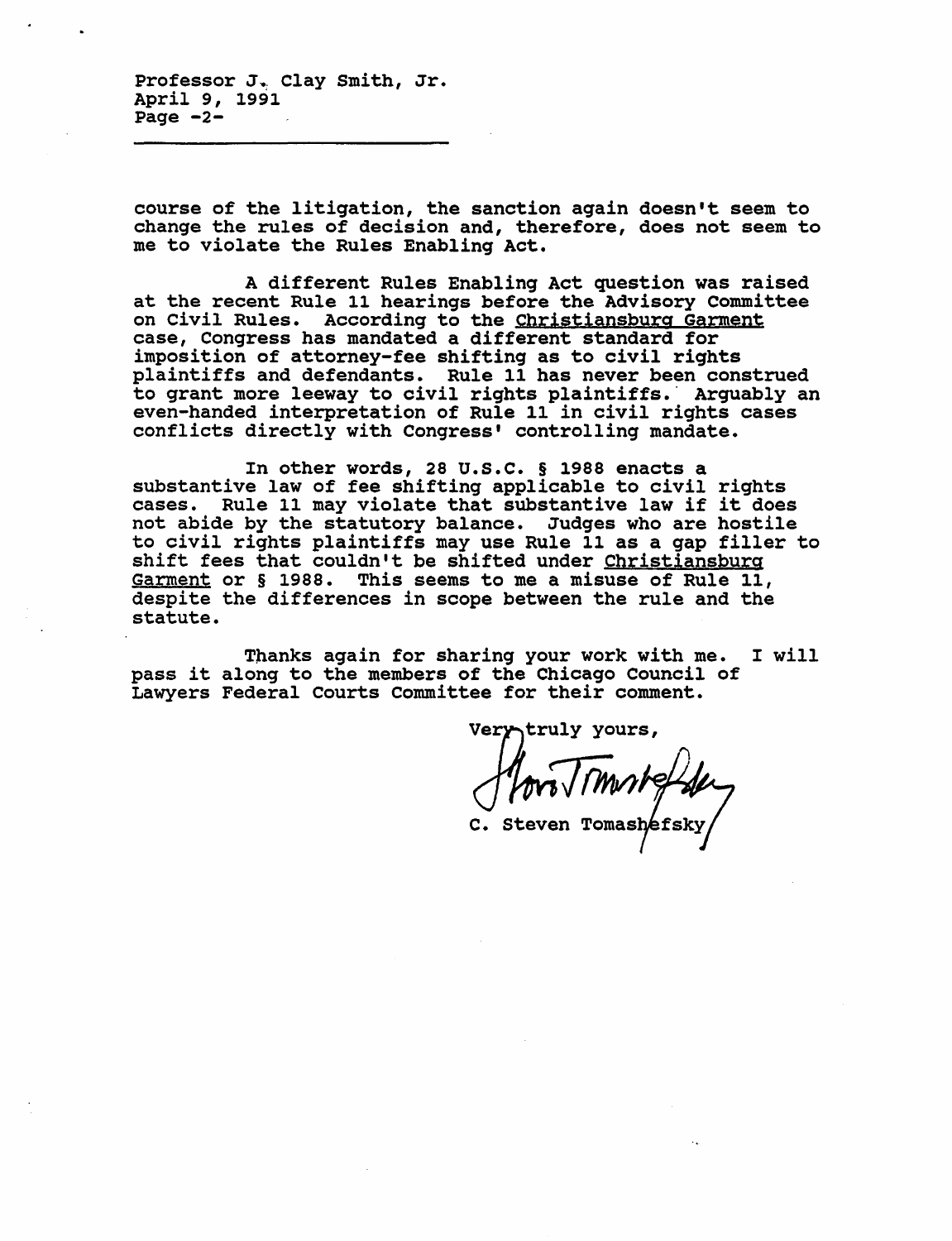#### *PAUL D. CARRINGTON*  **DUKE UNIVERSITY SCHOOL OF LAW** *ToWBRVlEW AT SClENCB DRIVB*  **DURHAM NC 27706**

*91UUS593* 

#### *919-489.1668 (BOllE)*

*FAX: 91U84-3411* 

April 4, 1991

Prof. J. Clay Smith Howard University 2900 Van Ness st NW Washington DC 20008

Dear Clay:

Many thanks for the note and the enclosure.

I am prone to agree that there is a potential conflict between sanctions rules and the Enabling Act. It is part of my job as Reporter to keep the Committee on the true path on that regard.

You might want to consider my point at Georgetown as you publish this piece. You are surely right that local rules extending Rule 11 can run afoul of the Enabling Act and it does not surprise me to learn that some local rules do precisely that. District courts enacting local rules are frequently unaware of the limitations on their powers in that regard. But excesses of that kind should be distinguished from any excesses of the Supreme Court in promulgating national rules. The local rules to which you refer may simply be invalid if they are not consistent with the national rule, or if they are "substantive."

There is a second point that strikes me as I re-read your remarks. There have been, for 200 years so far as I know, local rules bearing on admission and discipline of the federal bar. There have never been national rules on that subject. Mostly, those local rules piggy-back on state law, but not, I think, wholly. You might want to take a look at the general subject of admissions and de-admissions to some of the 94 district court bars. My belief is that there have been over the years occasional lawyers suspended or dismissed from the federal court bar as a result of their conduct in federal court, without there necessarily being any discipline imposed by state authority. But I have never checked that out.